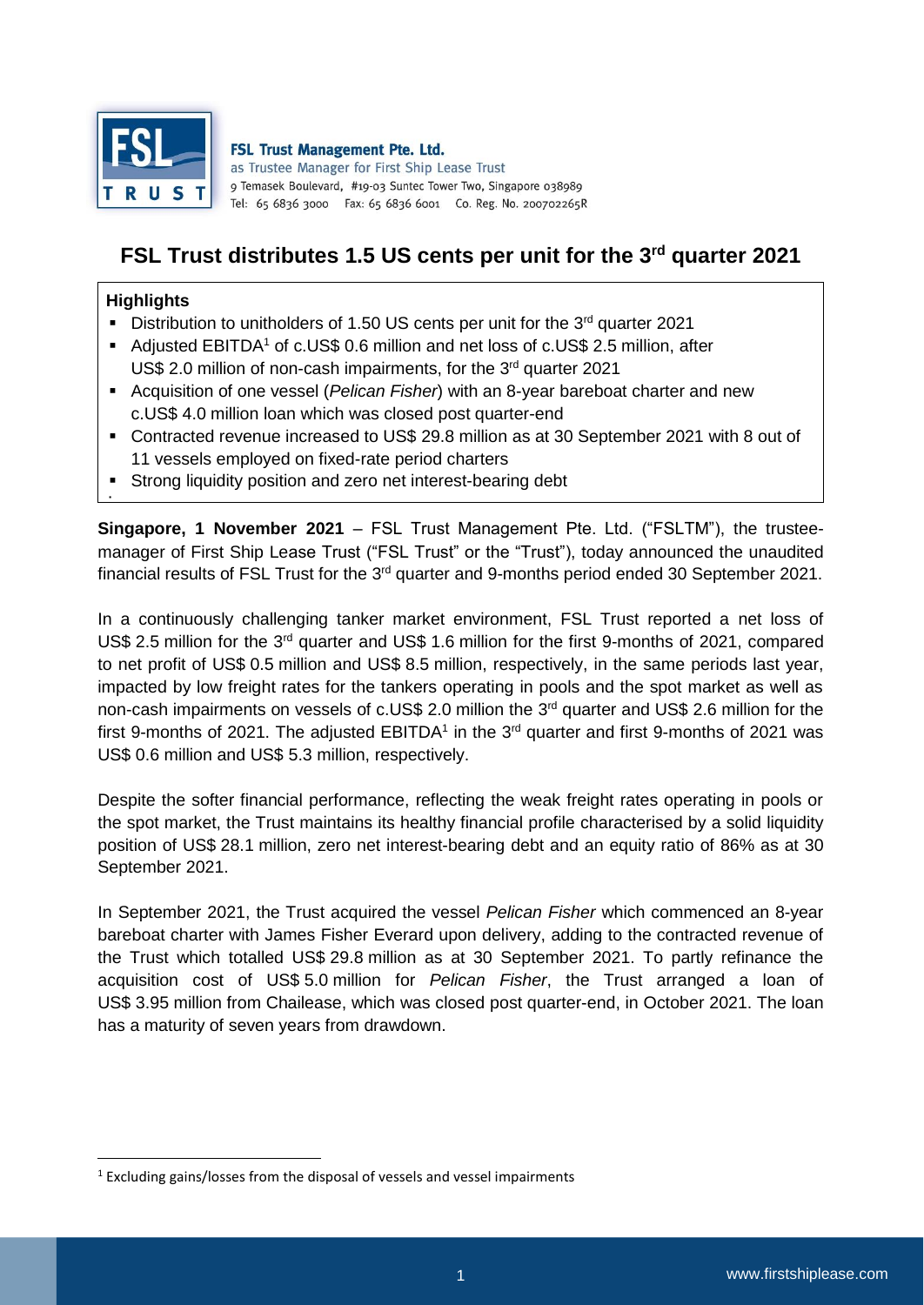## **Commenting on the results, Roger Woods, Chief Executive Officer, said:**

"The tanker markets have remained challenging during the 3<sup>rd</sup> quarter of 2021 with continuously low freight rates amid subdued oil production and ton-mile demand for tankers. This has weighed on the earnings of the Trust's vessels operated in pools or the spot market and the impact could not be fully absorbed by the vessels employed on period charters. In response to the lower rate environment, we have also booked a non-cash impairment and reported a negative result for the Trust of US\$ 2.5m for the 3<sup>rd</sup> quarter 2021.

As winter season is approaching and oil inventory levels in some major economies world-wide are reducing, we believe that tanker demand has reached a plateau and will improve, which is also supported by recovering economic activity and commercial aviation."

## **Stathis Topouzoglou, Chairman of the Board of Directors, commented:**

"During the 3rd quarter 2021, we continued to execute our strategy of disposing older tonnage without long-term employment and, hence, reduce our market exposure and the regulatory risk in respect to the tightening environmental regulations. At the same time, in September 2021, we acquired a new vessel with a long-term charter to a longstanding customer of FSL Trust. This acquisition provides predictable cash flows with an attractive risk profile, creating value for the Trust's unitholders.

Our capital allocation priorities remain focussed on creating unitholder value by either deploying capital in accretive projects or returning capital to the unitholders. As the investment environment in shipping continues to be challenging, the Board of Directors has decided to declare a cash distribution to unitholders of 1.50 US cents per unit for the 3<sup>rd</sup> quarter 2021."

## **3 rd Quarter 2021 Results Live Webcast**

FSLTM will host a live webcast for all registered participants on Tuesday, 2 November 2021, at 10:00 am (Singapore time) to discuss the financial results of the Trust followed by a Q&A session. An audio replay of the live webcast will be available on FSL Trust's website www.firstshiplease.com from 12:00 pm (Singapore time) on Wednesday, 3 November 2021.

#### **About First Ship Lease Trust**

First Ship Lease Trust is a Singapore-based business trust which owns a fleet of wellmaintained, oceangoing tankers across different sizes. The current vessel portfolio comprises 11 vessels of which 8 vessels are employed on fixed-rate period charters, whilst the other 3 vessels are employed in the spot market. FSL Trust is listed on the Mainboard of the Singapore Exchange (SGX: D8DU).